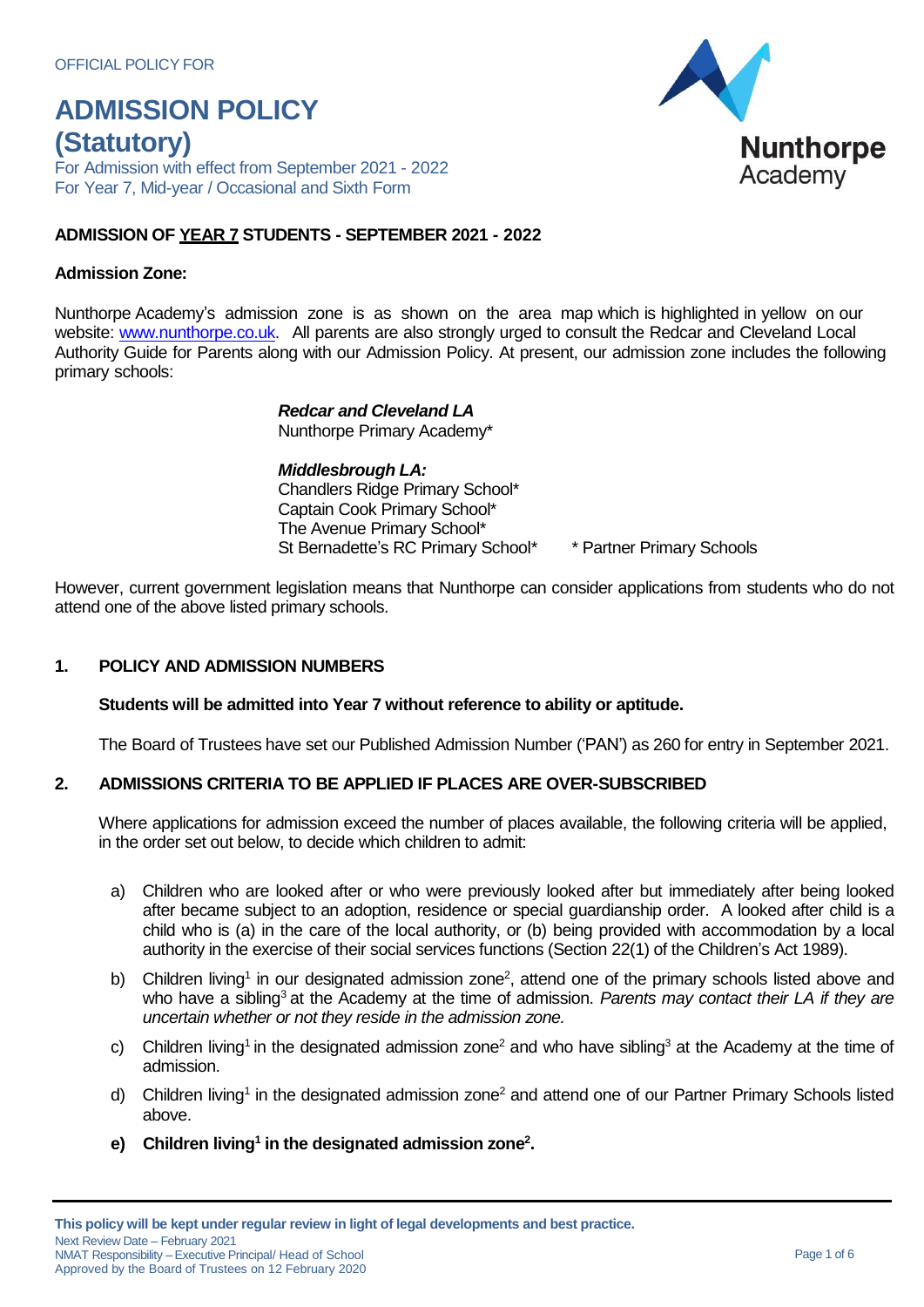For Admission with effect from September 2021 - 2022 For Year 7, Mid-year / Occasional and Sixth Form



- f) Children who live outside the admission zone, who attend one of the partner Primary schools and who have a sibling<sup>3</sup> at the Academy at the time of admission.
- g) Children who live outside the admission zone who have a sibling<sup>3</sup> at the Academy at the time of admission.
- h) Children who live outside the admission zone who attend one of the primary schools listed above.
- i) Children who have proven medical grounds requiring certification by an appropriate doctor. This certification must explain why Nunthorpe Academy is the most appropriate school/academy for their education in the context of their medical need(s).
- j) Children living closest to the academy measured on a straight line distance <sup>4</sup>, using the Local Authority's computerised system which measures using the postcode of the house and the postcode of the academy.
- $1.$  The home address is defined as the address of the adult with parental responsibility with whom the child normally lives and which applies at the time of application. Any queries regarding the student's home address may result in evidence being requested to verify the address.
- $2.$  A map showing the admission zone and/or further information can be obtained from the academy.
- 3. A sibling is defined as another child living in the same family home and on roll at our Academy as of 1 September 2019-20. Sibling link does not apply to siblings on roll in Year 11 or the Sixth Form when allocation of places is decided.
- In the event of a tie break under criterion j), places will be allocated according to the shortest walking route to the academy from front door of the applicant's house to our academy main gate.

# **3. HOW TO APPLY FOR A PLACE IN YEAR 7 FOR SEPTEMBER 2021**

The application process for admissions into Year 7 is co-ordinated by Redcar and Cleveland Local Authority (LA), which acts on behalf of our Governors to offer Year 7 places at our academy. Parents should submit an online or paper **Application Form**, available from the LA Admissions Team (of the authority in which you live), no later than: **31 October 2020.** Offer letters will be issued by the LA on 1 March 2021 – the national school places Offers Day. Applications can also be made online. For details please contact the Redcar and Cleveland LA Admissions Team or log onto [www.admissions.redcar-cleveland.gov.uk.](http://www.admissions.redcar-cleveland.gov.uk/)

#### *All parents are again strongly advised to read the Redcar and Cleveland Local Authority Guide for Parents – 2021 – 2022 which is available on the Redcar and Cleveland website.*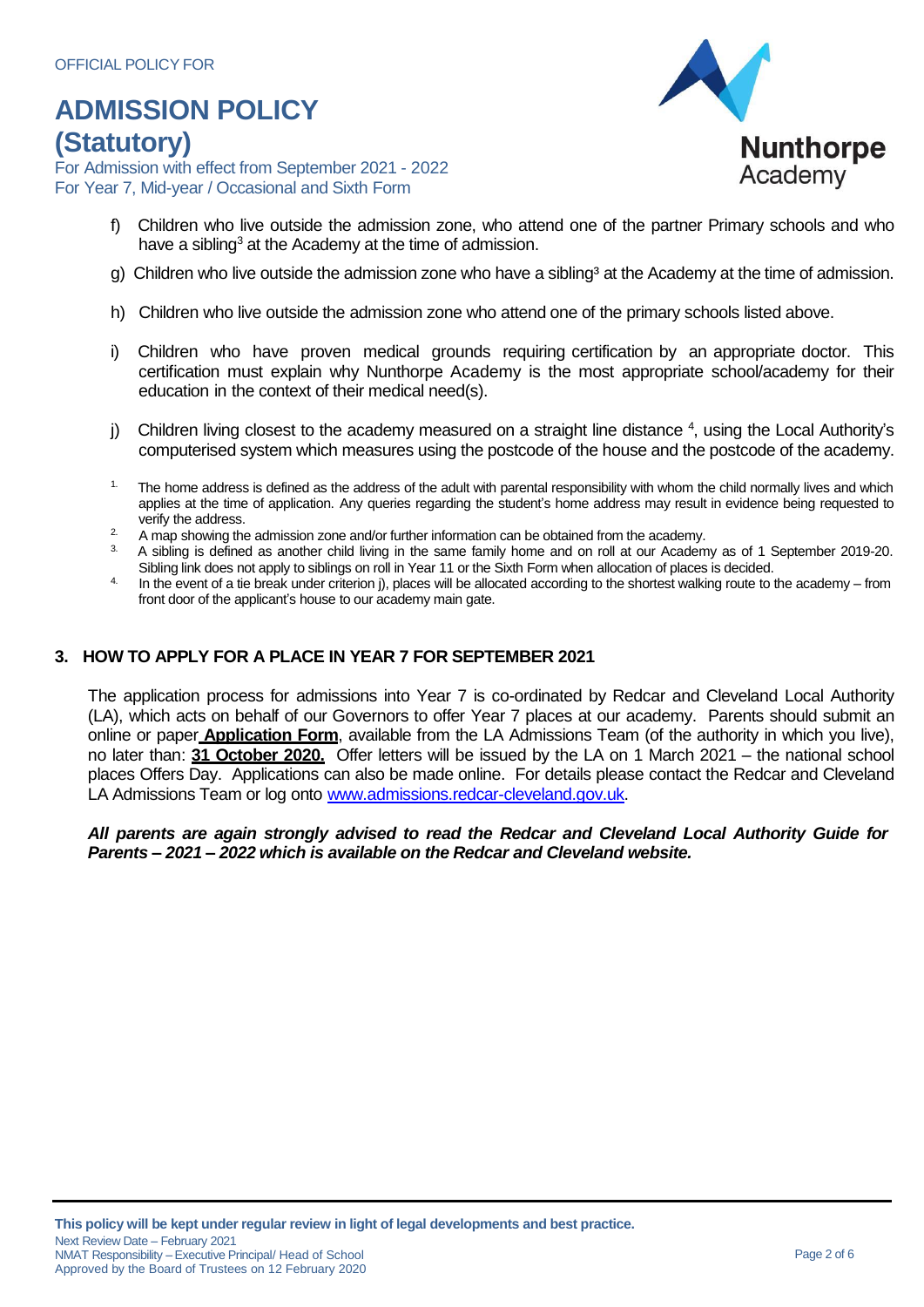For Admission with effect from September 2021 - 2022 For Year 7, Mid-year / Occasional and Sixth Form

### **ADMISSION OF YEAR 7 STUDENTS – SEPTEMBER 2021**

#### **How places are offered**

For admission into Year 7 in September 2020, the LA, on behalf of NMAT, will offer places to 260 children. This is the Published Admission Number (PAN) for that year group. In the event that more than 260 applications are received, the oversubscription criteria will be applied to determine priority for places. (See Section 2)

*Only in exceptional circumstances (and within the framework of the oversubscription criteria detailed in Section 2) will this number be exceeded in any one year.*

# **4. OPERATION OF THE YEAR 7 RESERVE LIST**

As part of the co-ordinated scheme for secondary admissions, the Redcar and Cleveland LA Admissions Team hold the initial reserve list on behalf of the Board of Trustees. Children will automatically be added to the reserve list which will be maintained until the end of the Autumn Term 2021*.*

# **5. APPEALS**

The parent of any child who is refused a place at the Academy has a right of appeal to an Independent Appeals Panel. The panel consists of three people who are fully independent of the Academy's governance structure and the Local Authority. The panel will consider the circumstances of each appeal case put before them against the Planned Admission Number of the school as a whole. Both NMAT (Board of Trustees) and the parents must abide by the decision it makes.

#### **6. LATE APPLICATIONS**

Late applications will not be considered, after applications received up to the closing date 31 October 2020, unless there is a good reason for the delay e.g. families moving into the area.

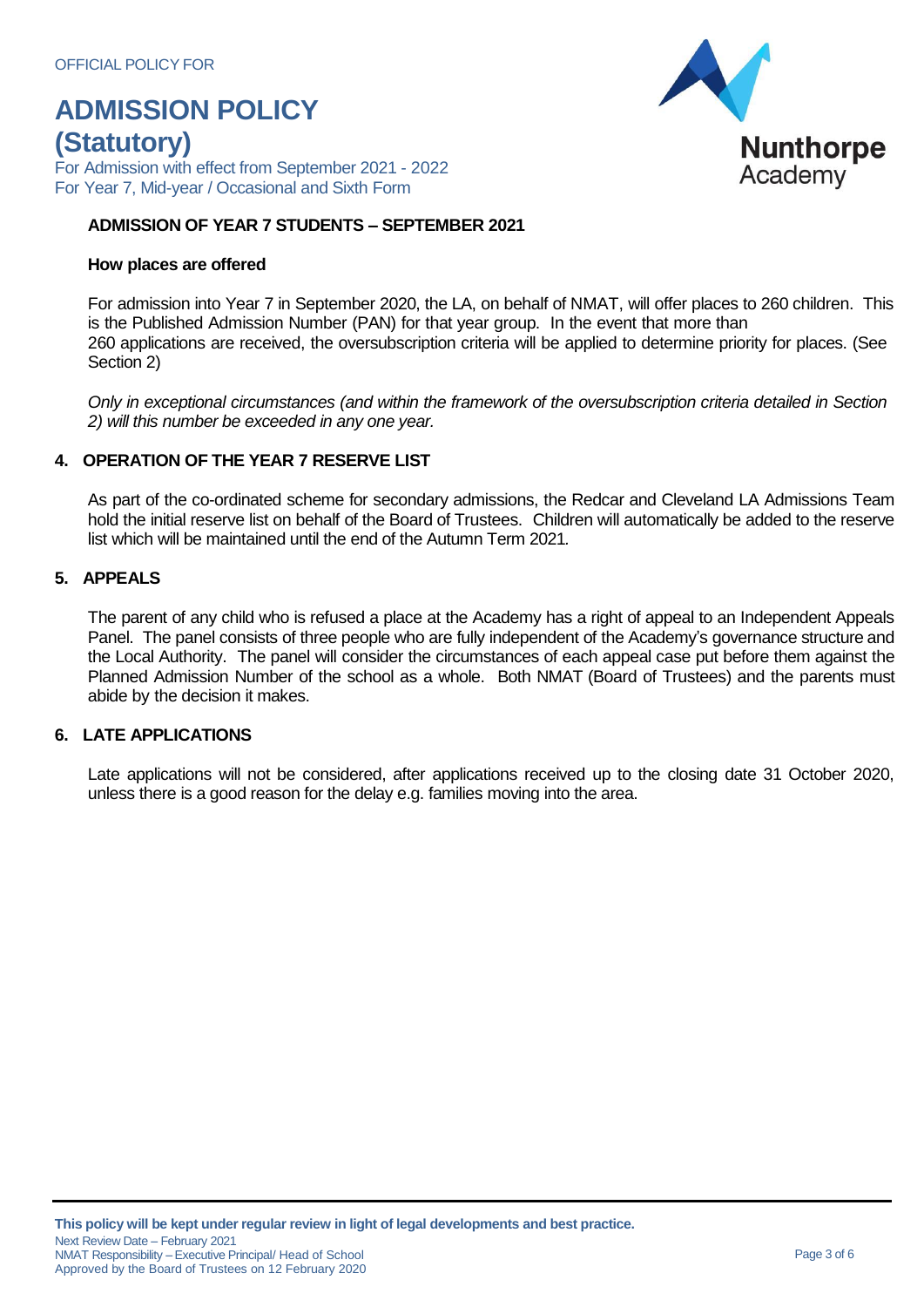For Admission with effect from September 2021 - 2022 For Year 7, Mid-year / Occasional and Sixth Form

### **Admission Policy – Mid Year Admissions**

### ADMISSION OF YEAR 8, 9, 10 and 11 STUDENTS and Year 7 after the start of the Autumn Term in **SEPTEMBER 2021**

#### **Admission Zone:**

Nunthorpe Academy's admission zone is as shown on the area map, which is highlighted in yellow on our website at [www.nunthorpe.co.uk.](http://www.nunthorpe.co.uk/)

All parents are strongly urged to consult the Redcar and Cleveland Local Authority Guide for Parents – 2020 - 2021 along with studying our Admission Policy. Mid year applications are coordinated by the Redcar and Cleveland Council School Admissions Section. Where applications are received for year groups where there are vacancies places will be offered. Where applications are made for year groups that are full and the Academy does not have resources to admit further pupils the pupil will be offered the right of appeal.

### **HOW TO APPLY FOR PLACES IN YEARS 8, 9, 10, 11 AND YEAR 7 AFTER THE START OF THE AUTUMN TERM.**

Applications for places in these year groups at any time of the year will be co-ordinated by Redcar and **Cleveland local authority admissions section**. Where applications are received for year groups where there are vacancies places will be offered. Where applications are made for year groups that are full and the Academy does not have resources to admit further pupils the pupil will be offered the right of appeal.

#### **Application forms are available from Redcar and Cleveland local authority admissions team (as detailed on page 3, Section 4 above)**

**In the event of over-subscription** the criteria set out above (page 2) in Section 2 of the Year 7 Admissions Policy, will be applied and places offered in accordance with those criteria.

Parents wishing to visit the Academy prior to submitting an application are very welcome to do so. However, this is not always possible to organise at short notice and visits are usually conducted in small groups. Visits are not interviews and do not affect any decision regarding the availability of a place.

#### **Any parent wishing to visit our academy under these circumstances should contact Kate Kell Head of School on (01642) 310561 Extension 153 or email her on [kkell@nunthorpe.co.uk](mailto:kkell@nunthorpe.co.uk)**

#### **Fair Access and Managed Move Protocols:**

Nunthorpe Academy is committed to its participation in the Redcar and Cleveland Local Authority Fair Access and Managed Move Protocols. This also applies to any reciprocal arrangements for Fair Access and Managed Moves Protocols entered into with neighbouring local authorities.

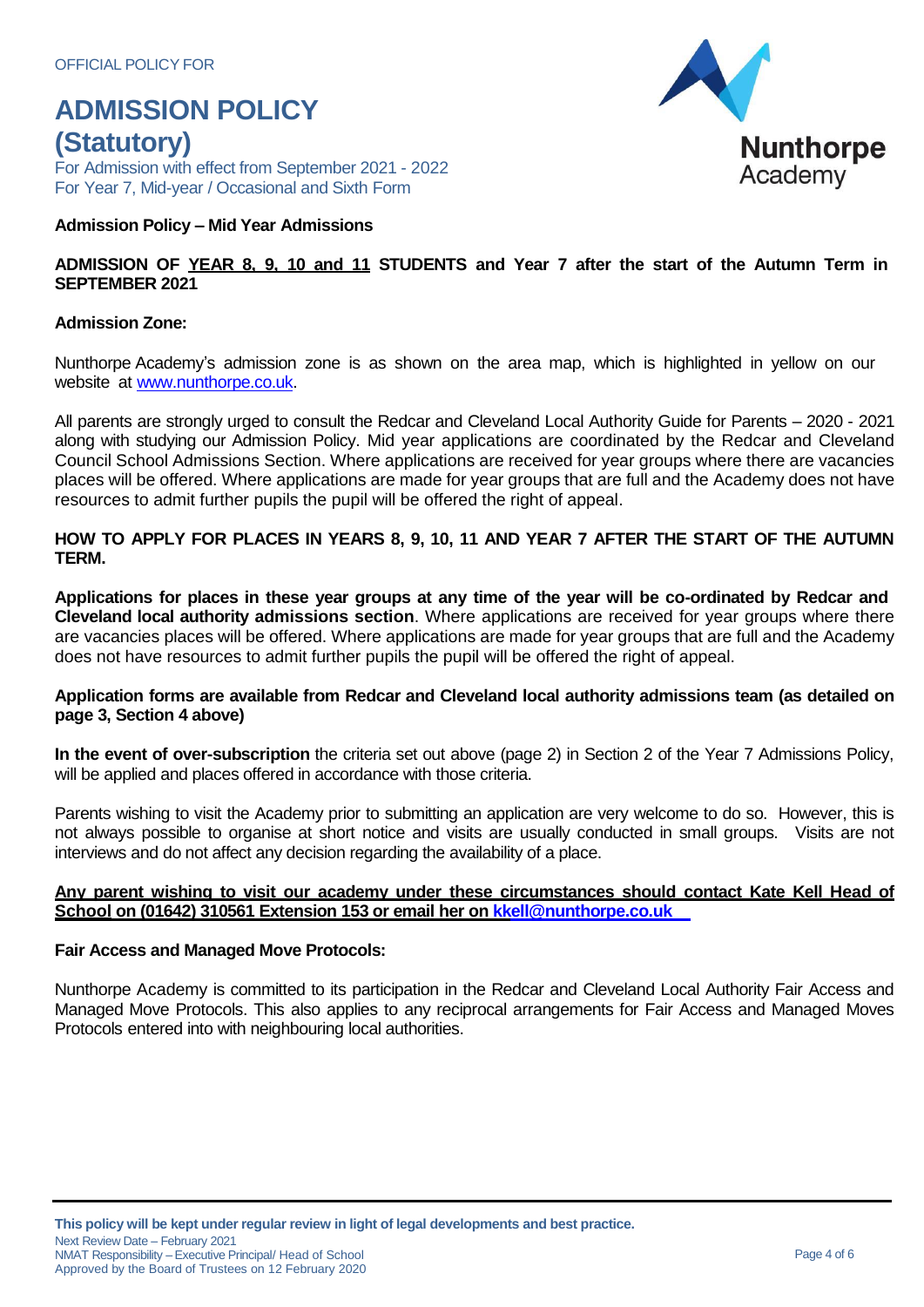For Admission with effect from September 2021 - 2022 For Year 7, Mid-year / Occasional and Sixth Form

# **Admission Policy**

# **ADMISSION OF SIXTH FORM STUDENTS - SEPTEMBER 2021**

#### **How to Apply**

All students considering applying to our Sixth Form must consult our Sixth Form Prospectus and Course Directory. These are available from the Academy or through our website – [www.nunthorpe.co.uk.](http://www.nunthorpe.co.uk/)

Our Sixth Form Application Form is available within our Sixth Form Prospectus.

#### **Planned Admission Number ('PAN')**

The Board of Trustees will admit to our Sixth Form any student who applies to us who has either already met the Guideline Entry Requirements or is estimated to meet them. Our Guideline Entry Requirements are detailed in our Sixth Form Course Directory.

Our overall Sixth Form capacity is 200 for September 2021 across the Sixth Form.

Aspiring Nunthorpe Sixth Form students can apply to us from Nunthorpe or any other Academy, school or college.

#### **Applications Deadline**

Applications for Sixth Form admission in September 2021 must be received by the deadline as published in our Sixth Form Prospectus.

#### **Conditional Offers**

Conditional offers of Nunthorpe Sixth Form places will be made by the deadline as published in our Sixth Form Prospectus.

**The closing date for students' acceptance of offers will be 1 September 2021.**

#### **Appeals Procedure**

Should you fail to receive an offer of a place in our Sixth Form, you have the right of appeal to an Independent Appeals Committee, whose decisions are binding on the Academy and the NMAT Board of Trustees.

To exercise your right to appeal you should notify your intention to Mrs Kate Kell, Head of School [\(kkell@nunthorpe.co.uk\)](mailto:kkell@nunthorpe.co.uk) and request a Notice of Sixth Form Appeal form.

### **Further appeals**

The Academy will not make any fresh decisions in relation to repeat applications made for places in the same academic year, unless there are significant and material changes in the circumstances of the parent, student or Academy relevant to a further application.